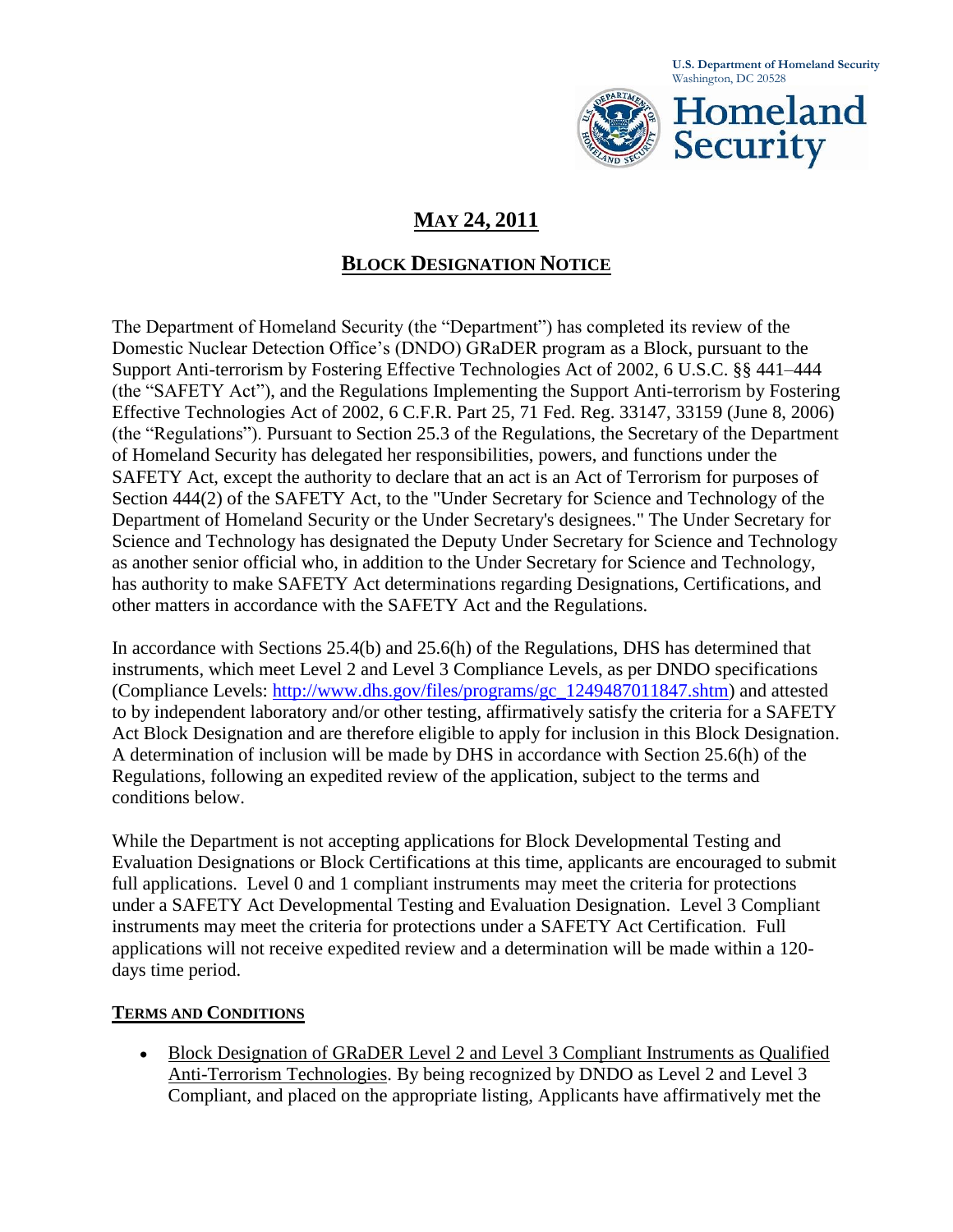technical criteria for SAFETY Act Designation with respect to the Technology. Technologies are notionally described in the context of the relevant ANSI N42 standards described by DNDO as part of the GRaDER Program (see attached Exhibit A).

- Timeline for Expedited Review. Pursuant to a complete application, the Office of SAFETY Act Implementation expects to process applications related to this Block Designation Notice within ninety (90) days of receipt of each application.
- Application Requirements.
	- o Applicants under this Block Designation Notice will be required to submit a Block Designation Application via the SAFETY Act Website (www.safetyact.gov).
	- o Applicants will supply copies of applicable independent test reports supporting adherence to the applicable ANSI N42 standards.
	- o Pursuant to Section 443(a) of the SAFETY Act and Sections 25.5(a) and (h) of the Regulations, operators of GRaDER shall obtain or maintain liability insurance for otherwise compensable third-party claims arising out of, relating to, or resulting from an Act of Terrorism when the Technology has been deployed in defense against, response to, or recovery from such an act. To establish such a limit, the Applicant will submit answers to items BD.11 and BD.12 in the Block Designation application.
- Term of this Block Designation Notice. This Block Designation Notice will expire on  $\bullet$ June 30, 2016. The expiration of this Notice is independent from, and will have no effect on, the term of any preexisting Designation received by a vendor providing a Rad/Nuc detection equipment evaluated per the GRaDER $^{SM}$  Program and having passed the requirements of its respective Level.

**Note: Please refer to specific GRaDER instructions posted on [www.safetyact.gov](http://www.safetyact.gov/) for further guidance on filing an application pursuant to this Block Designation Notice.**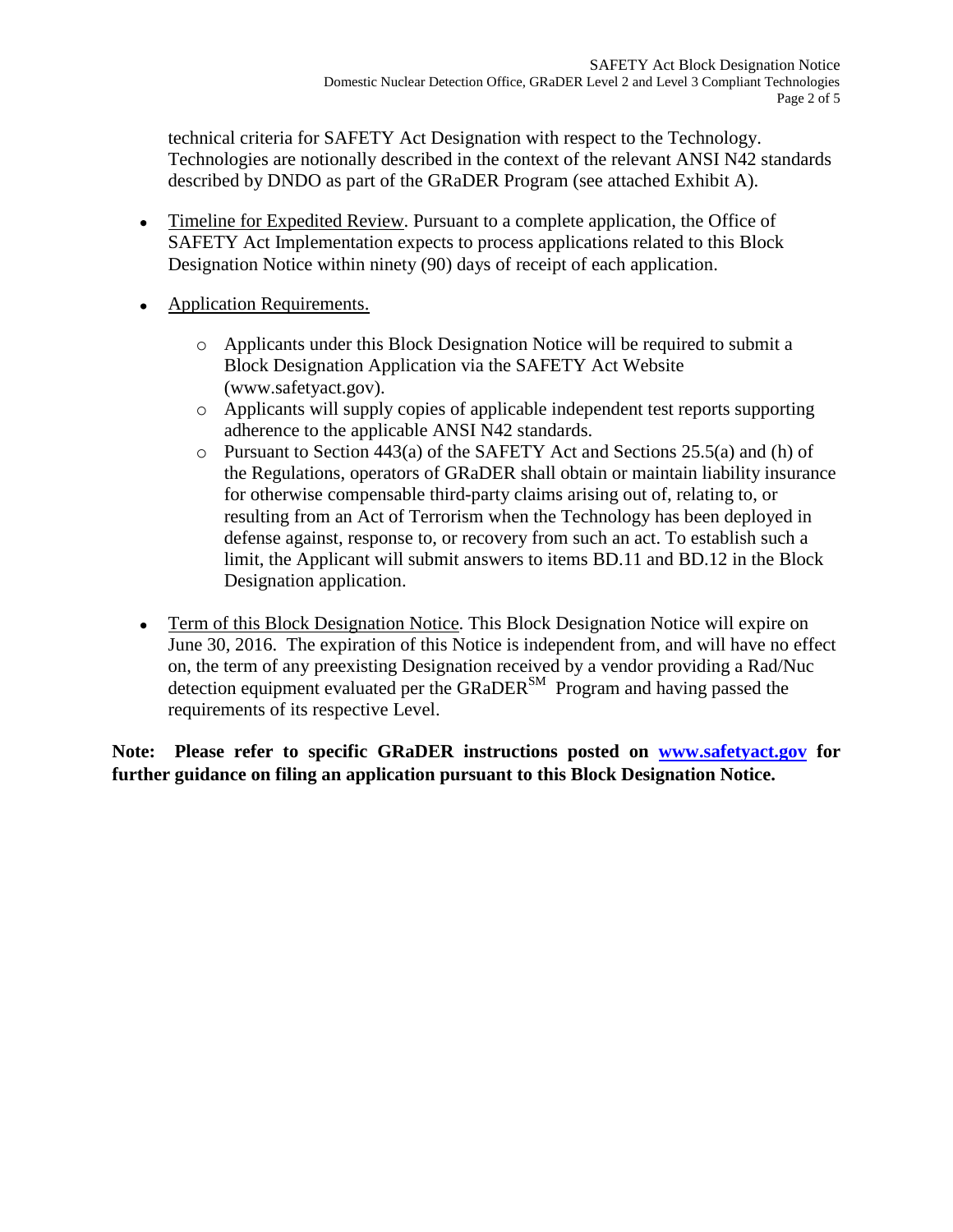### **Exhibit A**

### **Domestic Nuclear Detection Office, GRaDER Level 2 and Level 3 Complaint Instruments**

Instruments achieving Level 2 and Level 3 Compliance under the Domestic Nuclear Detection Office's (DNDO's) GRaDER Program are radiological detection equipment, including, but not limited to, handheld detection systems, radiation portal monitors, spectroscopic portal monitors, personal survey meters, and other such instruments that conform to the applicable finalized ANSI N42 series standards governing radiological equipment (the "Technology"). These standards will be identified and published by DNDO (http://www.dhs.gov/files/programs/gc\_1218637329931.shtm). Notionally, Level 2 and Level 3 are defined as:

- Level 2: Instrument fully meets ANSI/IEEE standards, unless otherwise exempted by the instrument category criteria listed by DNDO on its Website.
- Level 3: Instrument meets Level 1 and/or Level 2 criteria per the DNDO Website, and also satisfies the requirements of the applicable published government-unique technical capability standards.

The Technology may, based on the manufacturer, include user manuals, installation manuals, and training packages.

| <b>Instrument Type</b>                                                                                                                                                                                                                       | <b>ANSI Standard</b>                                                                                                                                              |
|----------------------------------------------------------------------------------------------------------------------------------------------------------------------------------------------------------------------------------------------|-------------------------------------------------------------------------------------------------------------------------------------------------------------------|
| <b>Alarming Personal Radiation</b><br><b>Detectors:</b> Instruments that are<br>pocket-sized and worn on the<br>body for the purpose of rapid<br>detection of photon-emitting,<br>and optionally neutron-emitting,<br>radioactive materials. | ANSI N42.32-2006 American<br><b>National Standard Performance</b><br>Criteria for Alarming Personal<br><b>Radiation Detectors for</b><br><b>Homeland Security</b> |
| <b>Survey Meters: Portable</b><br>instruments used for detection<br>of photon-emitting radioactive<br>materials and quantification of<br>photon exposure rates.                                                                              | ANSI N42.33-2006 American<br><b>National Standard for Portable</b><br><b>Radiation Detection</b><br><b>Instrumentation for Homeland</b><br>Security               |

Current instrument types/standards include: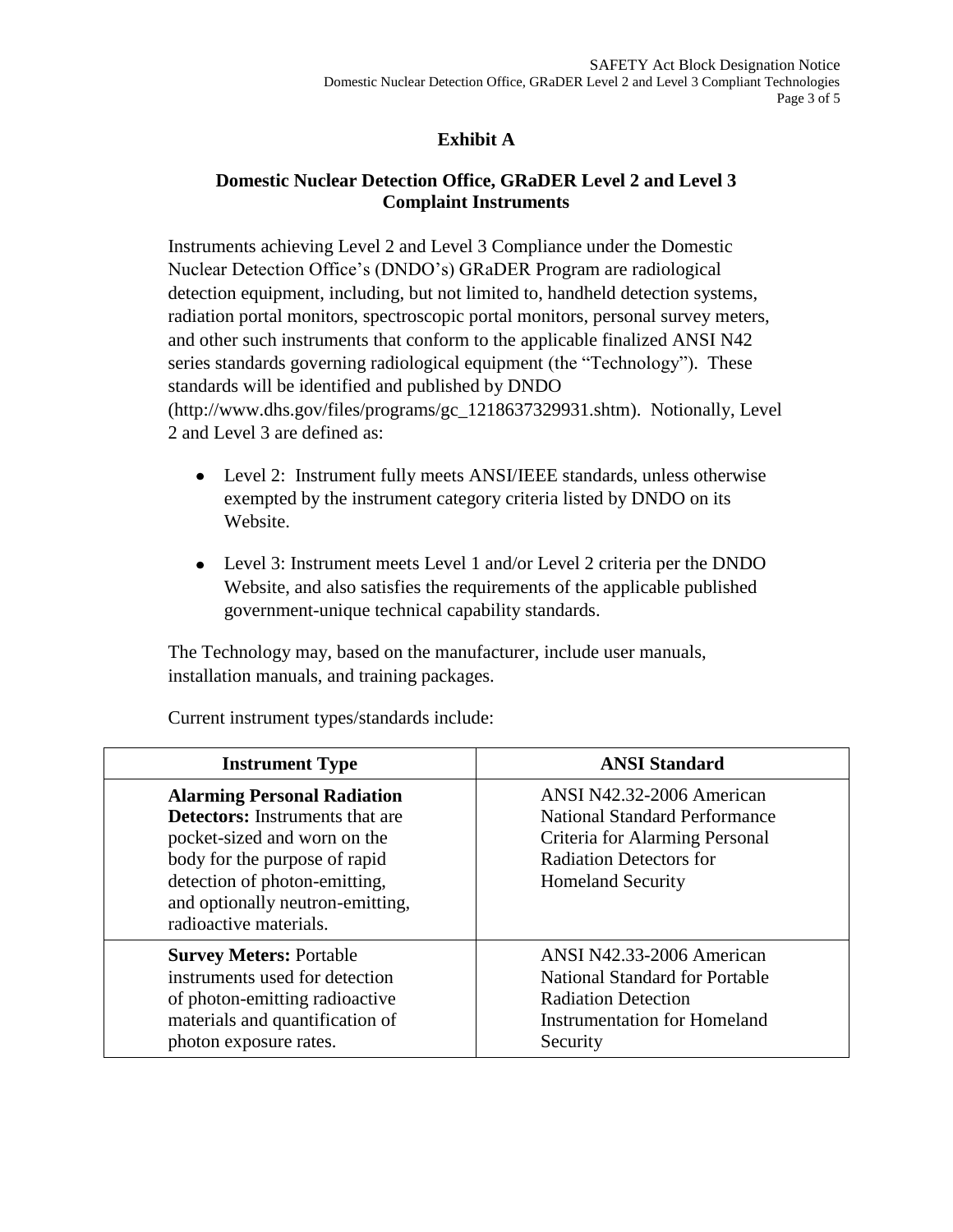| <b>Instrument Type</b>                                                                                                                                                                                                                                                                | <b>ANSI Standard</b>                                                                                                                                                          |
|---------------------------------------------------------------------------------------------------------------------------------------------------------------------------------------------------------------------------------------------------------------------------------------|-------------------------------------------------------------------------------------------------------------------------------------------------------------------------------|
| <b>Radionuclide Identifiers:</b><br>Hand-held instruments used to<br>detect and identify<br>radionuclides, as well as to<br>measure gamma-ray exposure<br>rate and to indicate neutron<br>radiation.                                                                                  | ANSI N42.34 2006 American<br><b>National Standard Performance</b><br>Criteria for Hand-Held<br><b>Instruments for the Detection</b><br>and Identification of<br>Radionuclides |
| <b>Radiation Detection Portal</b><br><b>Monitors:</b> Portal monitors used<br>for detection of photon- and<br>neutron-emitting radioactive<br>materials (without<br>identification); portal monitors<br>can be used in screening people,<br>packages, containers, and<br>vehicles.    | ANSI N42.35 2006 American<br>National Standard for<br>Evaluation and Performance of<br><b>Radiation Detection Portal</b><br>Monitors for Use in Homeland<br>Security          |
| <b>Spectroscopic Portal</b><br><b>Monitors:</b> Spectroscopy-based<br>portal monitors used to detect<br>radioactivity and identify the<br>underlying source<br>radionuclides; spectroscopy-<br>based portal monitors can be<br>used in screening people,<br>containers, and vehicles. | ANSI N42.38 2006 American<br><b>National Standard Performance</b><br>Criteria for Spectroscopy-Based<br>Portal Monitors Used for<br><b>Homeland Security</b>                  |